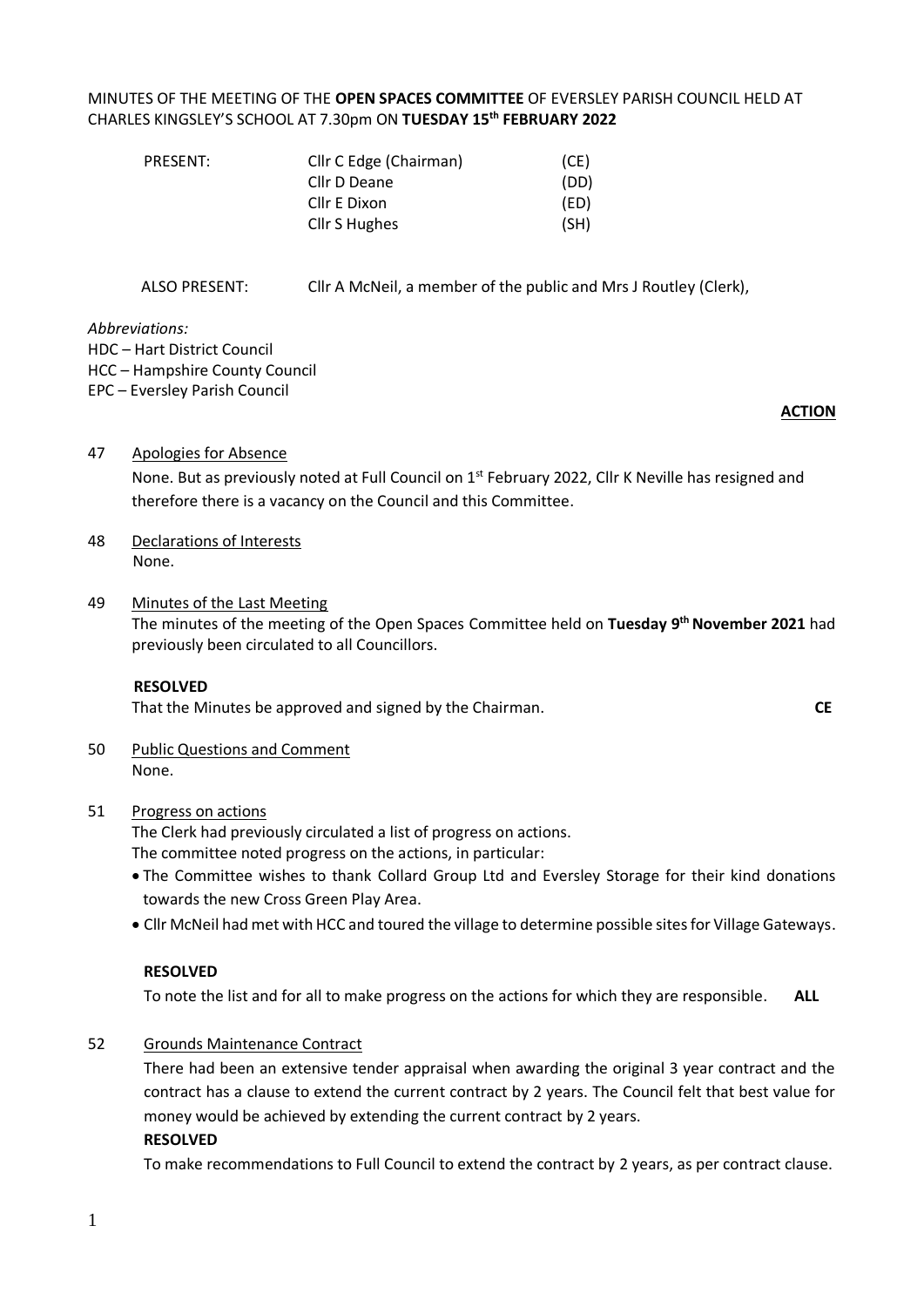## 53 Lengthsman Scheme

## **RESOLVED**

- i) To approve using £175 of the Lengthsman Scheme to remove the weeds, treat moss etc and generally tidy up the roundabout by Warbrook House and the 3 islands.
- ii) To approve using £175 of the Lengthsman Scheme to treat/remove the moss on the pavement by the bus stop opposite Centre Green.

## 54 Bin by the Kingsley

## **RESOLVED**

- i) To approve to remove the bin opposite Kingsley Road and replace it with a lidded bin nearer to the bus stop;
- ii) To approve up to £485 +VAT for the work above.

## 55 Cross Green

## **RESOLVED**

i) An action plan had previously been circulated to all councillors. The actions would continue to be worked on with a view to the project being completed by the Spring. The Contractors are due to begin work on the new Play Area at Cross Green in March 2022.

- ii) Necessary actions from the plan
- To follow up on the pond clearance. **CE/Clerk**

## iii) Overgrown brambles

## **RESOLVED**

To approve the cost of £1,885.00 plus VAT to clear all the overgrown brambles etc from around the pond plus clearing a line up to the tree line to allow the area to be used as a recreation area.

## iv) Jubilee Oak

#### **RESOLVED**

- To approve a budget of up to £275+VAT for a Jubilee Oak and £85+VAT for planting
- To approve up to £160+VAT For a Royal British Legion plaque
- It was decided not to apply to HDC for a Jubilee Grant towards this but to leave the grant for other community groups to make use of.

#### v) Village sign

#### **RESOLVED**

To approve to reimburse the cost of materials up to £450+VAT (labour free of charge) upon receipt of invoices. This is to renovate the existing sign or to make a new sign if it is beyond repair.

#### 56 Trees, hedges, verges and ditches

#### i) Hedge opposite Grensell Close

#### **RESOLVED**

To approve the cost of £395+VAT to cut back the section of hedge that has not been cut back opposite Grensell Close junction.

#### ii) Tree Saplings

EPC had successfully applied for 30 free tree saplings as part of the Queen's Green Canopy Project to mark the Platinum Jubilee. **RESOLVED**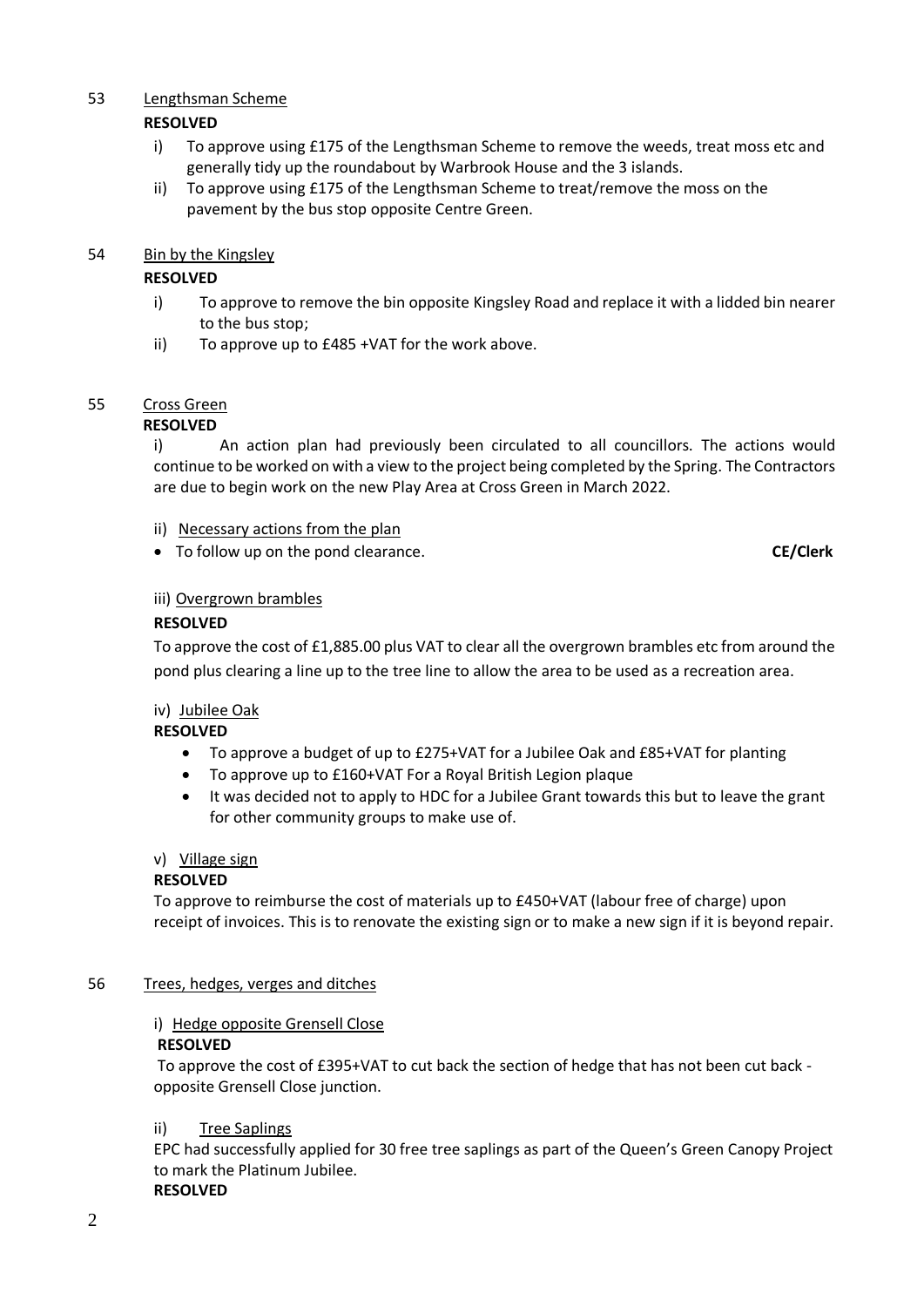• That the saplings should be planted around the copse at Cross Green where the Grounds maintenance contractor felt would be most suitable.

• EPC will obtain a quote for planting to bring to Full Council for approval so the saplings can be planted as soon as they are delivered. **Clerk**

## iii) Fallen Trees

## **RESOLVED**

- To note the emergency cost of £190+VAT to fell a fallen tree at Lower Common.
- To approve the cost of £690 to fell a leaning tree at Lower Common.

## iv) Dragon's teeth

## **RESOLVED**

To note the emergency cost of £45+VAT to replace the dragon's teeth hit by a motorist.

v) There were no other issues.

## 57 Fly-Tipping

Reporting Fly Tipping It was noted that anyone can report fly tipping on the website fix my street. It is helpful to have a picture and location.

<https://www.fixmystreet.com/reports/Hampshire>

HDC now have Environmental Enforcement Officers to whom litter hotspots can be reported using the link below. [www.hart.gov.uk/report-litter-hotspot](http://www.hart.gov.uk/report-litter-hotspot)

Glaston Hill Road The Litter Picker had reported that digger dumper buckets had been fly tipped into the ditches on this road. The Clerk had reported to HDC.

Abandoned vehicle It was noted that there is an abandoned vehicle on Warbrook Lane. B3272 There is a large amount of fly tipping on the side of the road on the 50mph stretch of the B3272. This has been reported several times to HDC.

## 58 Public Rights of Way

• There were no footpaths or rights of way in need of attention that the committee was aware of. Rights of way Booklet update:

|  | • Some Councillors still need to walk their assigned paths. | ALL |
|--|-------------------------------------------------------------|-----|
|--|-------------------------------------------------------------|-----|

- The Clerk will obtain updated quotes for printing. **Clerk**
- A resident offered to help with the project and producing the maps.
- The booklet needs to be completed and put together digitally.
- EPC will check what permissions might be required for QR codes on footpath signs. **Clerk**

## 59 Annual Play Area Inspections Annual Play Area Inspection

a) Annual Inspections

## **RESOLVED**

- The committee reviewed the Annual Inspections and noted that all items were low risk.
- b) The priorities for repair work were deferred until the committee could review the areas. **CE**
- 60 Play Area Inspections

The play area inspections for October and November 2021 for the 4 play areas had been circulated prior to the meeting. Councillors reviewed the inspection reports. **RESOLVED**

i) To accept the play area inspection reports and to note that no issues were identified.